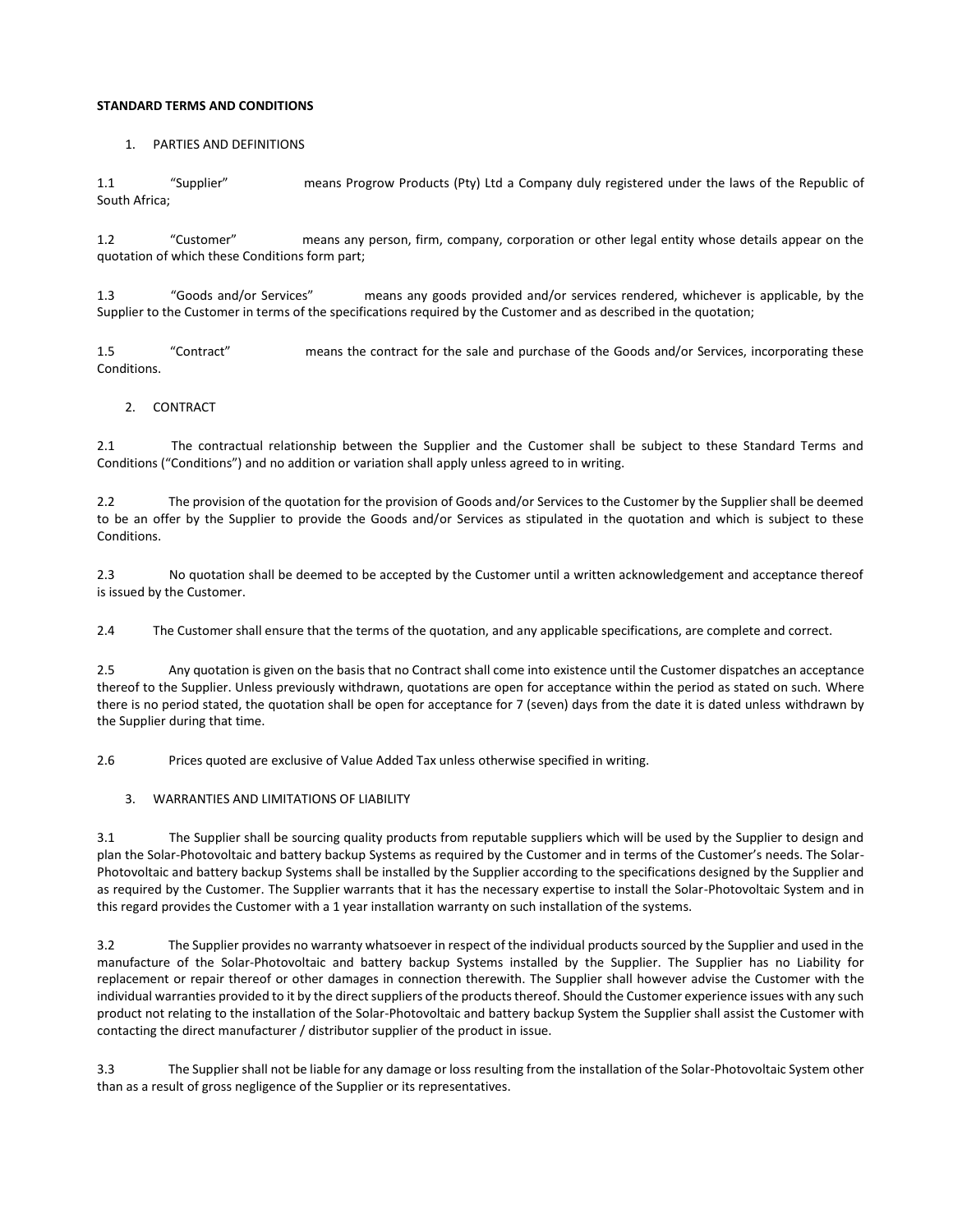3.4 The Supplier does not warrant or guarantee, and is not responsible for: Defects, failures, damages or performance limitations caused in whole or in part by power failures, surges, fires, floods, snow, ice, lightning, excessive heat or cold, highly corrosive environments, accidents, actions of third parties, or other events outside the Supplier's control, or customers abuse, mishandling, misuse, negligence, improper storage, servicing or operation, or unauthorized attempts to repair or alter the equipment in any way. The Supplier shall not be liable for any damage, loss or injury resulting from any misuse of the Solar-Photovoltaic System installed. Furthermore, the Supplier will not be liable for any use of the solar-Photovoltaic and/ or battery backup system which is not in accordance with the prescribed manner or the purpose for which the Supplier designed or intended such system to be used.

3.5 This document read with the quotation contains the entire agreement between the Supplier and Customer and no party shall be bound by any undertakings, representations, warranties, promises or the like not recorded herein.

#### 4. RISK

Risk in the Goods shall pass to the Customer when they are received or delivered to the Customer's premises by the Supplier.

## 5. RESERVATION OF OWNERSHIP

Until payment has been made by the Customer in full, all legal and equitable ownership of the Solar-Photovoltaic System supplied shall remain with the Supplier.

## 6. PAYMENT

6.1 The customer shall be obliged to make payment to the supplier as indicated on the terms of the quotation signed by the customer and invoices issued thereafter.

6.2 In the event of the Customer failing to make payment of the various instalments as provided for herein above, the Supplier shall have the right to hold off on installation of the Solar-Photovoltaic System until such time as payment had been received. The Customer shall have no claim of whatsoever nature against the Supplier as a result of such a delay in the installation of the system due to non-payment by the Customer.

6.3 No deduction from any payment due shall be made by the Customer in respect of any alleged set-off or counterclaim howsoever arising unless the Customer has a valid court order requiring an amount equal to such deduction to be paid by the Supplier to the Customer.

#### 7. CONNECTIONS TO THE MUNICIPAL GRID

Various Municipalities are exploring the viability of allowing solar installations to feed power back onto the grid. The Municipalities are governed by legislation and by-laws over which the Supplier has no control. The Supplier shall assist the Customer with applying to and concluding such a contract with the relevant Municipality if possible, however the Supplier makes no assurances in this regard and provides no warranty that any such application will be successful. The Customer shall have no claim of whatsoever nature against the Supplier should the Customer not be able to feed power back into the grid for whatever reason. Any additional costs associated with the conclusion of a contract with the relevant municipality and which have not been included in the Supplier's quotation, shall be for the Customer's account

#### 8. FORCE MAJEURE

The Supplier shall not be liable for any loss or damage caused by the non-performance or any delay in performance of any of its obligations hereunder arising out of any matter beyond the Supplier's control including but not limited to acts of God, war (whether declared or not) or sabotage, fire, drought, flood, excessive rainfall, riots or civil commotion, strikes, lockouts or other trade disputes (whether or not involving employees of the Supplier), breakdown of machinery, transport delays or interruptions, Government restrictions or regulations, delay in delivery by the Supplier's suppliers or delay caused by obtaining unsuitable materials which will require replacement with suitable materials.

#### 9. BREACH

In the event that either party ("the defaulting party") to this Contract breaches any material term hereof and fails to remedy such breach within 20 (twenty) days of the date of receipt of a written notice from the other party ("the aggrieved party") requiring such breach to